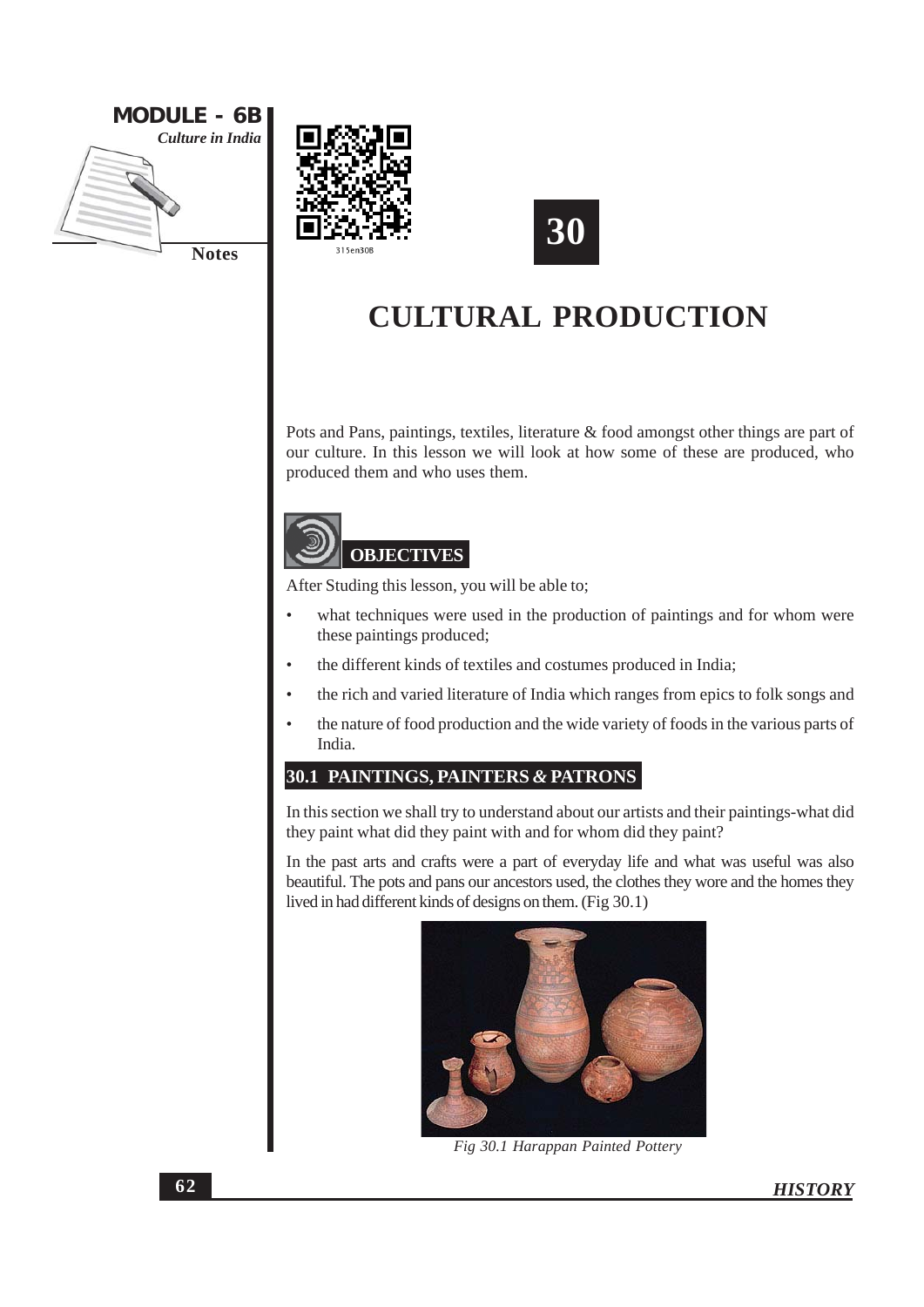The most exquisite designs were produced by women on the threshold of their homes with rice flour, turmeric (haldi) and vermilion (kumkum) powders. The Madhubani paintings originated in one such rural tradition in Bihar where scenes from the life of Krishna were reproduced on the walls, on paper or any other medium during the Janmashtami (Lord Krishna's birthday) festival as well as other festive occasions these instances art had a ritual purpose and was considered auspicious.

The earliest paintings which have come down to us are the cave paintings created by hunting and gathering tribes. Some of the best known of these are to be found in the caves and rock shelters of Mirzapur and Banda in Uttar Pradesh, Bhimbetka near Bhopal and Singanpur near Raigarh, in Madhya Pradesh, the Mahaday hills of the Vindhya ranges and Bellary in Karnataka. These paintings are usually hunting scenes which give us an idea of the vegetation and animal life of the area and the nature of tools used by early men and women. These were simple tools like the bow and arrow or axes. We do not know exactly why these paintings were made but it is possible that they had some magical significance and were meant to ensure success in the hunt.

While early men and women made these paintings for their own needs, in later times paintings were usually produced under royal patronage which means that kings paid and sometimes maintained the painter in order to get them made.

The earliest of these are found at the famous caves of Bagh (in Madhya Pradesh) and of Ellora and Ajanta (in Maharashtra). The themes in Ajanta are drawn from the life of the Buddha, especially depictions from the Jataka stories which record the many lives of the Buddha. You will be learning more about Buddhism in the lesson No.31. There are also some scenes from every day life such as the famous depiction from the Ajanta caves of the princess engaged in her makeup. The arts of Ajanta and Ellora were patronized by the Gupta and Vakataka rulers and who belonged roughly to the period from the fourth to sixth centuries. These paintings are remarkable for their unfading colours. It is believed that the Mahabalipuram cave art of the time of the Pallava kings who ruled between the sixth and tenth centuries, were inspired by the artistic techniques employed in the Ajanta and Ellora paintings.

The rock cut temples of Mahabalipuram (located just outside Chennai) belong to the period of Mamallan Narasimha Pallavan who ruled in the seventh century. Here beautiful paintings and sculputres depicting scenes from the Mahabharata, are found in the interior of caves and on rock surfaces.

The origin of paintings as art objects was a development that happened in royal courts and in towns and cities. Among such traditions we can count the Mughal miniatures. The Mughal paintings (produced between the 16th and 18th centuries) were often times a pleasing blend of Safawid and Hindostani traditions. The Mughal and Rajput painters despite their distinctive styles also inspired each other. Book binding and manuscript illustrations were two associated art which sprang up around the same time. The lavishly illustrated Padshahnama is a good example of the skill Persian craftsmen possessed in the art of manuscript illustration. Other famous illustrated manuscripts include the Akbarnama. Both are biographies of kings celebrating their achievements.

Another example is the illustrated Jain manuscripts. These manuscripts begin to appear from the sixth century A.D. onwards. The Jains decided to preserve their

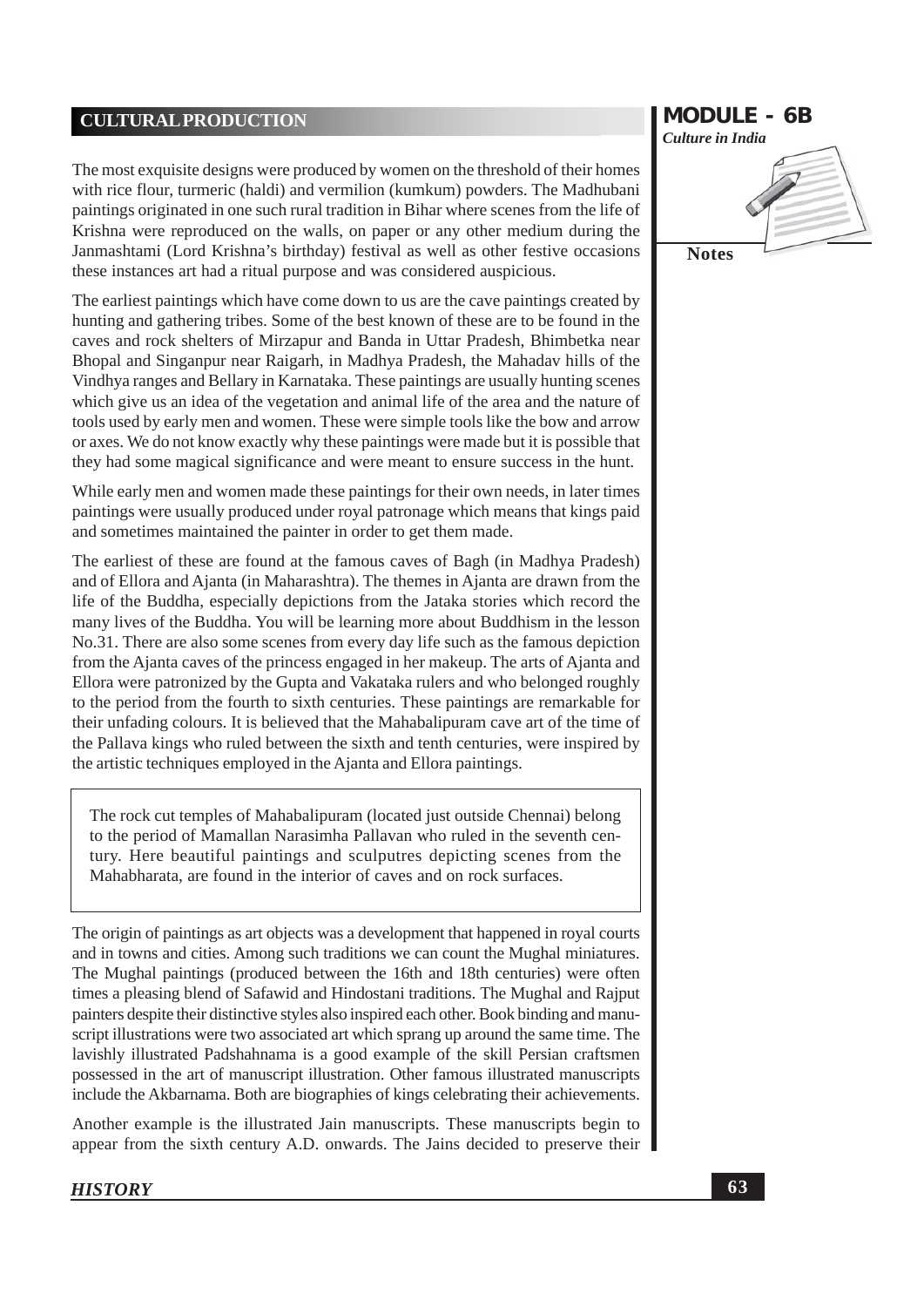

ancient knowledge by writing it down. In some cases merchants paid artists to prepare the manuscripts. These manuscripts were beautifully illustrated through miniatures. It is believed that the first Tirthankara Rishabhadeva was himself a skilled painter. Among the early illustrated Jain manuscripts is: Ashtasahasrika Prajnana Paramita. The best known miniature paintings on Jain religion and philosophy is the Trilokya Dipika.

The early paintings were leisurely works of art while some modern artistic works are done at a fast pace to meet immediate requirements. For example hoardings and posters advertising films are meant to catch the attention of the public and are changed every week. Unlike early paintings these hoardings have a short life since they are frequently replaced.

### **INTEXT QUESTIONS 30.2**

- 1. State whether true or false:
	- (a) Madhubani paintings originated as ritual and religious traditions.
	- (b) Cave paintings enjoyed royal patronage.
	- (c) Mughal miniatures constitute a rural tradition.
	- (d) Akbarnama and Padshahnama are biographies of kings.
- $\overline{2}$ . Name some of the places where early cave paintings are to be found.

#### **30.2 INDIAN TEXTILES AND COSTUMES**

Geographical and climatic factors have greatly influenced the clothing of the Indian people. While in northern India people use both woolen and cotton clothes, in southern India which has a warm climate people wear only cotton. The clothing of men in the warm regions consists of an upper cloth and a lower cloth of roughly one and a half yards. In northern India men also wear a stitched shirt called kurta and trousers known as pyjama. The women may "either wear a six yard unstitched cloth called sari or may wear stitched garments similar to what the men wear called kurta and salwar. The wearing of the sari depends on the cultural, traditions of different regions. For example the Maharashtrian and Tamilian women wear a nine yard sari with a separator between the legs while the women of Kerala wear a four or five yard sari just up to the ankles.

It is believed that costumes in early India consisted of unstitched cloth. It is difficult to tell when Indians first began to wear stitched clothes but some of the paintings and sculptures dating back to the early Christian era show Kushana guards and soldiers wearing trousers and jackets. This may have been the result of Greek influence. In ancient sculptures such as the ones at Amaravati (in Andhra Pradesh) or Brahadisvaram (in Tamil Nadu), it is only the serving classes and dancing girls who are depicted in stitched garments and not the kings or the gods.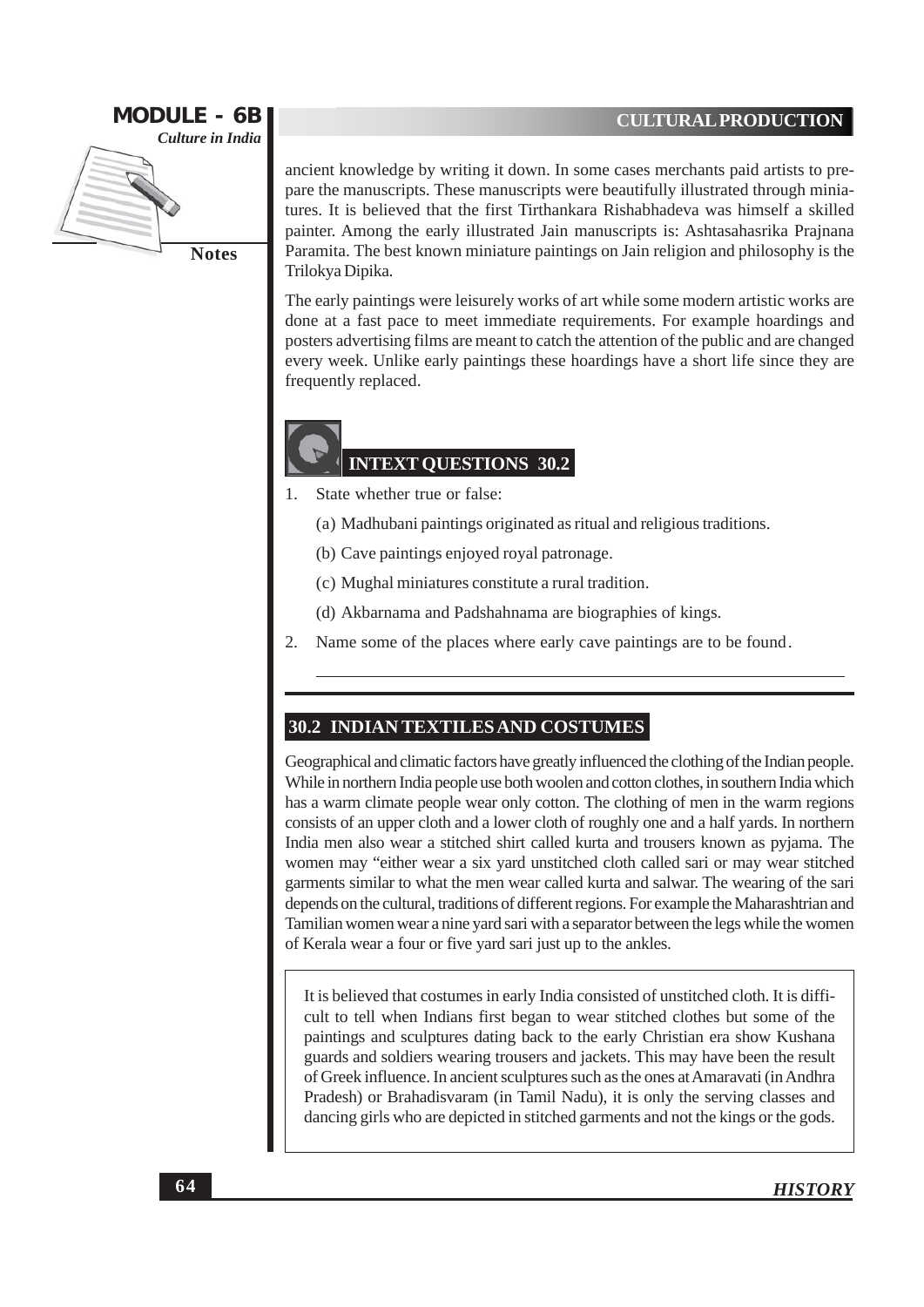National Museum depiction of the headless sculpture of Kanishka wearing a coat, from Mathura Museum.

The production of cotton in India goes back to pre-historic times. We have definite evidence for the use of cotton from Mohenjodaro one of the largest cities of the Harappa civilization. Spindals have been found by archaeologists. The earliest literary reference to the loom on "which cloth is woven, comes from the Atharva Veda. Spinning was the work of women especially widows and unmarried women.

Indian textiles reflect culture. Everything is important- the colours chosen, the designs and the occasion it is worn. Red represents fertility and is generally worn by the bride on the occasion of her wedding. Ochre and white represent purity and sacrifice and are usually worn by spiritual persons and also by widows. Black is considered inauspicious although in south India pregnant women wear black perhaps to ward off the evil eye. Colouring was traditionally done with vegetable dyes such as indigo and madder although now most dyers have switched over to cheaper chemical dyes.

The earliest designs on textiles were geometrical. The depiction of certain types of plants and animals on textiles from different regions gives us an idea of what those people were familiar with and also regarded as auspicious. The lotus or the kalka (mango) designs are popular in most parts of India. India produces a rich variety of textiles. The brocaded silks of Varanasi called Jamdani and Jamewar, the gold bordered silks of Kanchipuram and the tassore of Assam, Birigal and Karnataka constitute well known varieties of silk- Cotton textiles can be woven on simple horizontal looms while brocaded silks required more complex looms with multiple pedals. Silks are more expensive than cottons and can be afforded only by a few.

Different types of textiles require different production techniques. The textile called tie and dye' and known within different cultural traditions as bandhini (Rajasthan and Gujarat), ikat (Orissa) or chungdi (Tamil Nadu) is produced by a process in which the cloth and sometimes the yarn is tied and dyed.

The kalamkari textiles constitute a living tradition in Andhra. Literally the term 'kalamkari' means wording (lean) with the pen kalam). The painters were patronized by the Deccani Sultanates (from the fourteenth to the seventeenth centuries) and the nobility. The themes depicted constitute a blend of Islamic and Hindu motifs. Interestingly, what is sold today as 'kalamkari' are machine made, block-printed textiles! In fact much of the cloth that is produced these days is done on the power loom.



- What do you understand by the bandhini technique and where are bandhinis 1. produced?
- Explain the meaning of the term kalamkari?  $2$ .
- $3.$ State whether true or false:

(a) Cotton clothes are worn in warm weather.

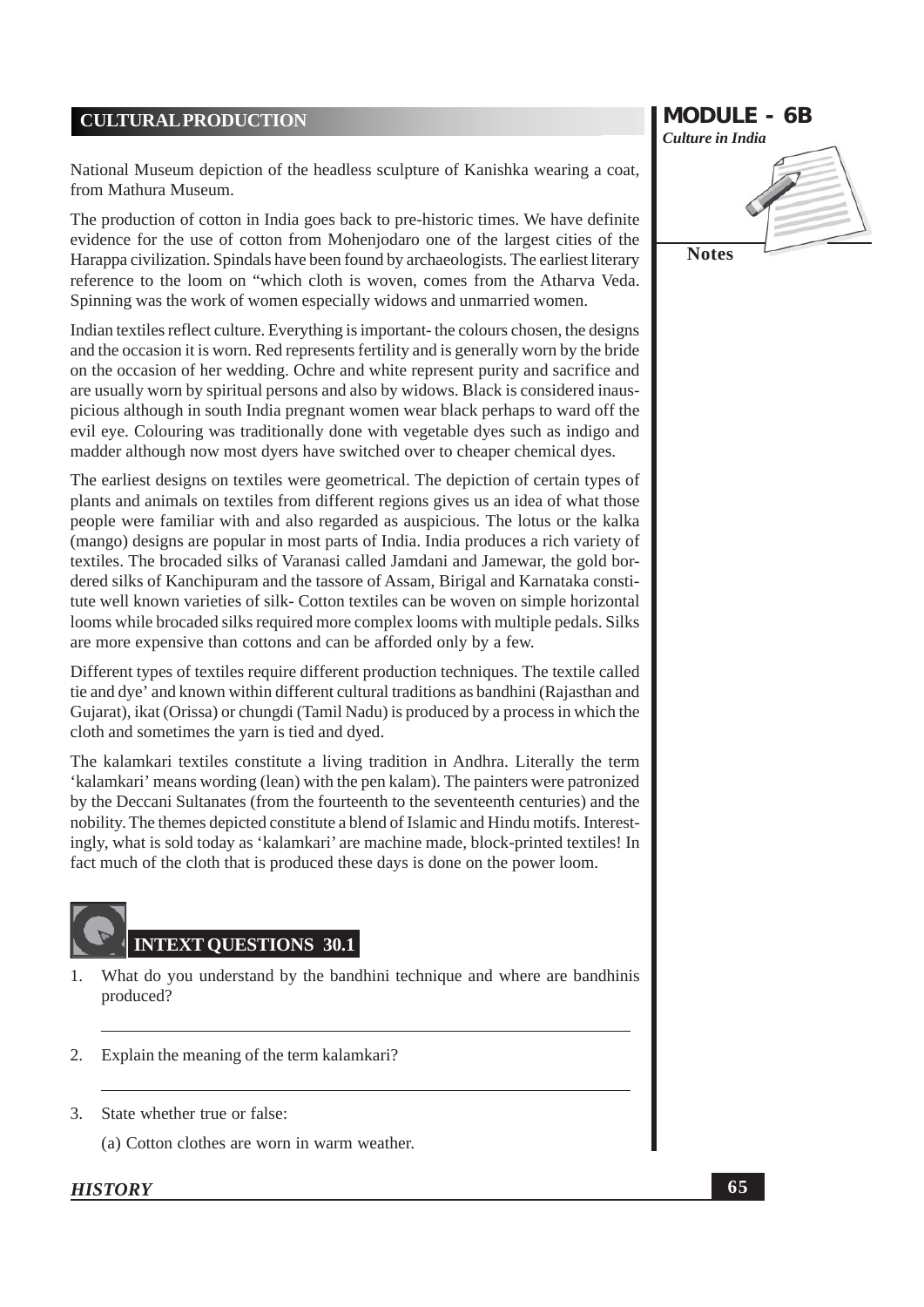

**Notes** 

- (b) Silks are cheaper than cotton.
- (c) Textiles which are tied dyed are known as jamdani.
- (d) Indigo and madder are vegetable dyes.

#### **30.3 LITERATURE**

We shall now look at our rich and varied literatures which range from epics to folk songs, from classical to popular texts.

India is a land where many languages are spoken. There are as many as 325 languages dialects spoken in India, for eg. While Hindi is the main language in Uttar Pradesh, the people of this state speak in as many as eighty five dialects which are regional variations of Hindi.

Our literature is both religious as well as nonreligious in content, dealing with themes from the life of the people or the court. The Vedas written in Sanskrit form a part of our religious literature while texts like the Mrichakatika literally The Story of the Toy Can' of Shudraka deal with worldly themes.

A rich range of regional variations exists especially in the re-telling of our major epics - the Ramayana and the Mahabharata. It is well known that while Valmiki wrote the Ramayana known as the 'Adi Kavya' in Sanskrit, Tulsidas wrote the Hindi version which is popularly known as Ramcharitamanas. The court poet of the Cholas called Kamban wrote the Ramayana in Tamil while the popular folk version of the Ramayana in Telugu was written by a peasant woman called Molla.

It is interesting that even the style of writing the text is influenced by the social situation of the writer. For example while Kamban uses the language and imagery of the elite ruling class Molla writes like a peasant woman and in describing the sunset she says that the sun went down the sky like a worker tired after the day's labours.

We shall now briefly look at some of the regional and folk variations of the Mahabharata which is believed to have been authored by the sage Veda Vyasa in Sanskrit. In a Telugu version of the Mahabharata it is said that after the Pandavas led by Yudhishthira lost their Property and freedom in the game of dice to Duryodhana Draupadi exercised her right to participate in the dice game. To show her contempt for her opponent she threw the dice with her foot and began to win back whatever her husbands had lost. Daupadi is worshipped as a deity in many parts of south India.

A Tamil version of the Mahabharata refers to a Pandyan queen called Alirani who hated man and ruled only with the aid of women. It is said that she conquered Arjuna in battle, and later married him. Bhima is the central figure in the Mahabharata stories from the Himalayan region. He and his tribal wife Hidimaba are primary deities in the region of Mandi in Himachal Pradesh. The practice of polyandry still exists following the Mahabharata tradition in which Draupadi is married to the five Pandava brothers. In the Chattisgarh version of the Mahabharata called Pandavani', Bhima is again the central character. Many tribal communities of the north-east claim to be directly descended from Bhima and Hidimba. For example the Darrang Kachari of Dimapur describe themselves as Bhim-ni-fa', i.e. the children of Bhima<sup>1</sup>.

Although many events and characters are identifiable with northern India, the Mahabharata has a rich tradition which spreads across the length and breadth of the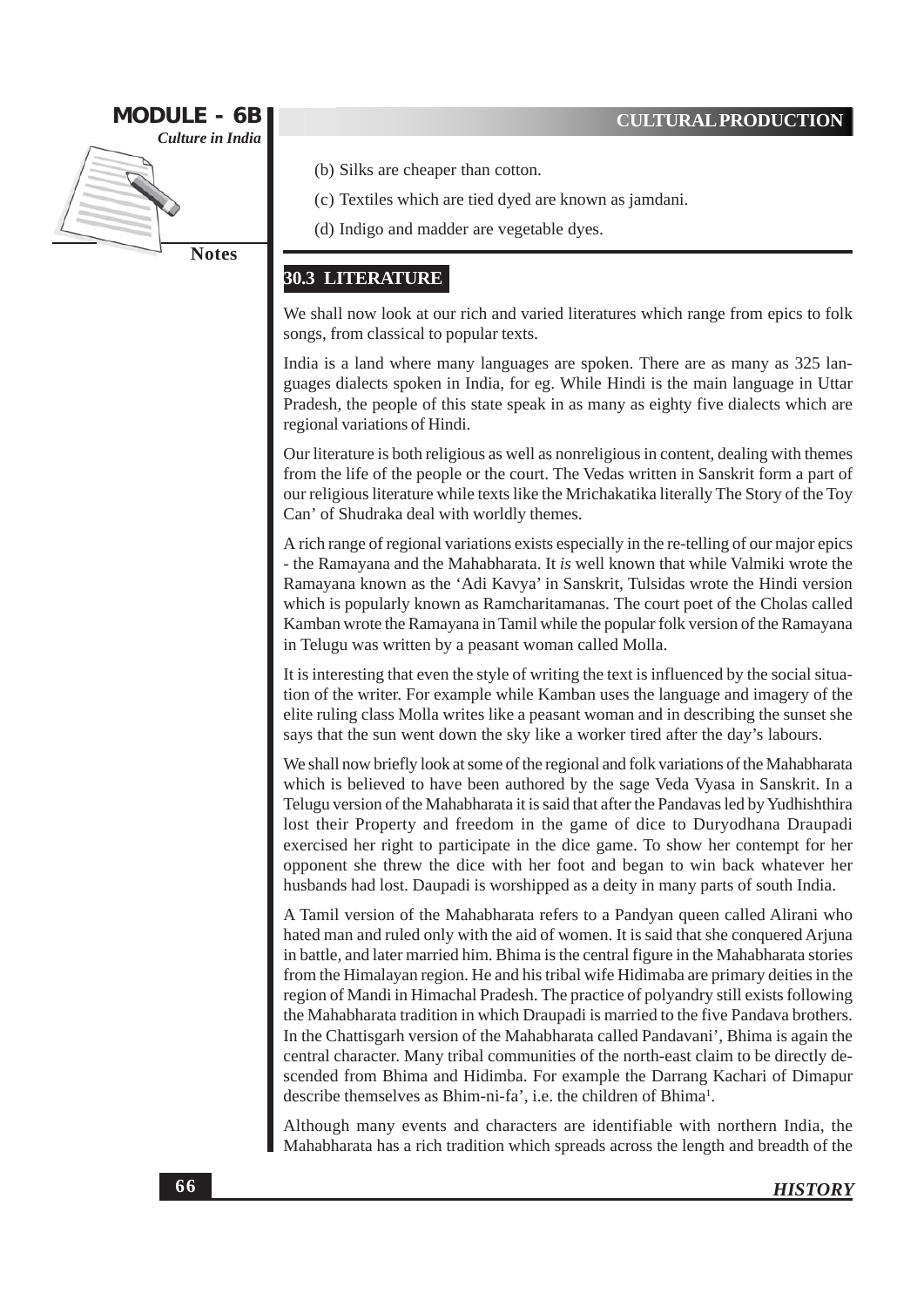country. Different communities understand and transmit it in their own ways incorporating various local stories this way, the Mahabharata reflects the different cultures of the people. These range from classical narrations to folk ballads.



- $\mathbf{1}$ What kind of literature do the Vedas represent?
- 2. In which regions of India can you expect to find Bhima and Hidimba being worshipped?
- Who wrote the Hindi version of the Ramayana and what is it known as? 3.

#### **30.4 THE CULTURE OF FOOD**

Let us now take a look at our food habits.. We shall see how widely they differ from region to region and the ways in which, over a period of time, our food habits have changed due to interaction.

The food habits of Indians varies depending on the nature of crops grown in different regions, the cultural practices of different communities and the economic and social status of the consuming class/community or individuals. While wheat is the staple diet of the Indo-Gangetic belt, consumed mainly in the form of rice is the staple food of south Indians because very little wheat is grown in the regions south of the Vindhya mountains.

We know something of the food eaten by our ancestors through the archaeological evidence of food grains. Habitation sites, where people had actually lived, have produced evidence of wheat (for example the new Stone Age site of Mehrgarh in Baluchistan) or the evidence of rice, ragi and horsegram especially in the southern sites like Brahmagiri and Hallur in Karnatakas, Piklihal in Andhra Pradesh and Paiyampalli in Tamil Nadu. Evidence from Piklihal suggests that the people here were herders who domesticated cattle, sheep and goats.

Pots were used for storing water and grain as well as for cooking. Indian archaeologists have classified ancient cultures on the basis of the pottery they produced such as the Painted Grey Ware, Black Polished pottery etc. Bronze age archaeological sites like Adichanallur in Tamil Nadu have also produced bronze and gold vessels. These, more obviously used by the rich.

Most regions have their own distinctive cuisine. The southern states like Andhra Pradesh. Karnataka, Kerala and Tamil Nadu are rice-based cultures. Idli, Dosa and Upma prepared by south Indians have now gained popularity in northern India and the easy availability of the these dishes in north Indian states is a proof of the interaction between different communities. Kerala like West Bengal which also has a coastal culture, is known for its fish preparations.

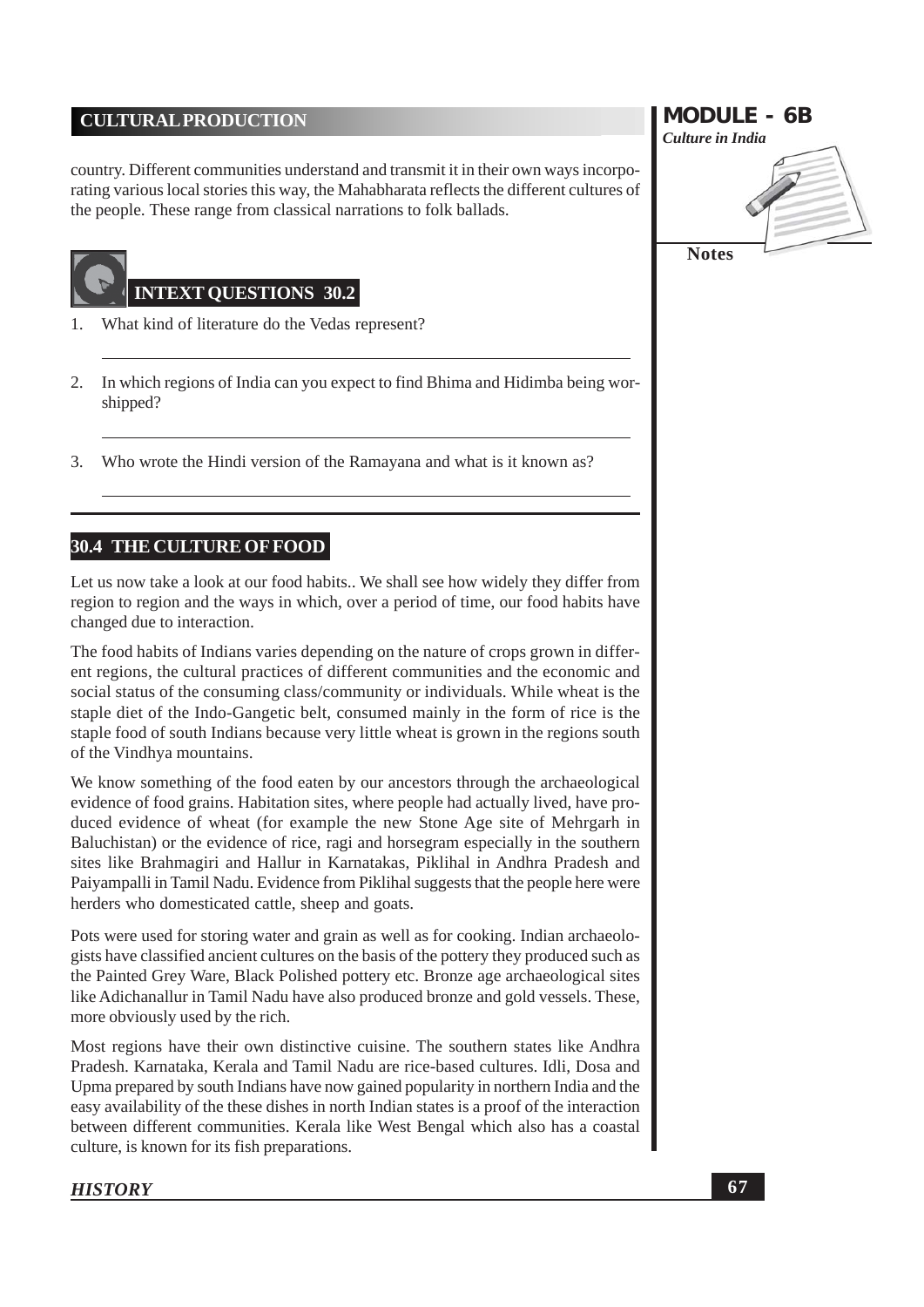

**Notes** 

With the coming of the Mughals, 'Mughlai' dishes like the tandoori chicken and seekh kababs along with fruits like the water melon, became a part of Indian cuisine. Awadhi (Awadh refers to the region of eastern UP) cuisine today is reflective of Mughal Nawabi culture. In the sixteenth century the Europeans, especially the Portuguese introduced potatoes, tomatoes and green chillies into Indian food which is now an indispensable part of our cooking. French beans also became a part of Indian cuisine during this period. Thus, cultural interaction has led to changes in our food habits.

An ordinary meal in a family may consist of rice or roti, dal *i.e.* lentils and a vegetable preparation. While the daily meals are usually prepared by women at home cooking on a large scale is generally done by men. There are many poor people in India who can only afford to eat gruel. The rich may eat a variety of foods consisting of both vegetarian and meat dishes, meat being much more expensive than vegetables. On special occasions like marriages all communities prepare a feast of a number of dishes having the distinct flavour of their region.

#### **INTEXT OUESTIONS 30.3**

- What are the staple crops of India and how do they shape on food habits? 1.
- 2. Name some popular dishes of south India.
- $\overline{3}$ . Match the Following:

| Roti            | Kerala        |
|-----------------|---------------|
| Upma            | Portuguese    |
| Seekh kabab     | Tamil Nadu    |
| <b>Chillies</b> | N. India      |
| Fish            | Mughalai food |



We have looked at forms of cultural production and the regional variations as well as the nature of cultural interaction in terms of our clothing or food habits. We have seen that our early ancestors produced objects such as pottery which were useful as well as beautiful. However in later times art objects like paintings began to be produced under royal patronage.

We also noticed that people wore clothing according to climatic requirements and that costumes varied from region to region. We have learnt about textile varieties, designs and some special types like the kalamkari and the chungdi. In the section on literature we saw that the wide range of Indian languages has contributed to the richness of our literature. Here we have noted some of the regional and folk variations of the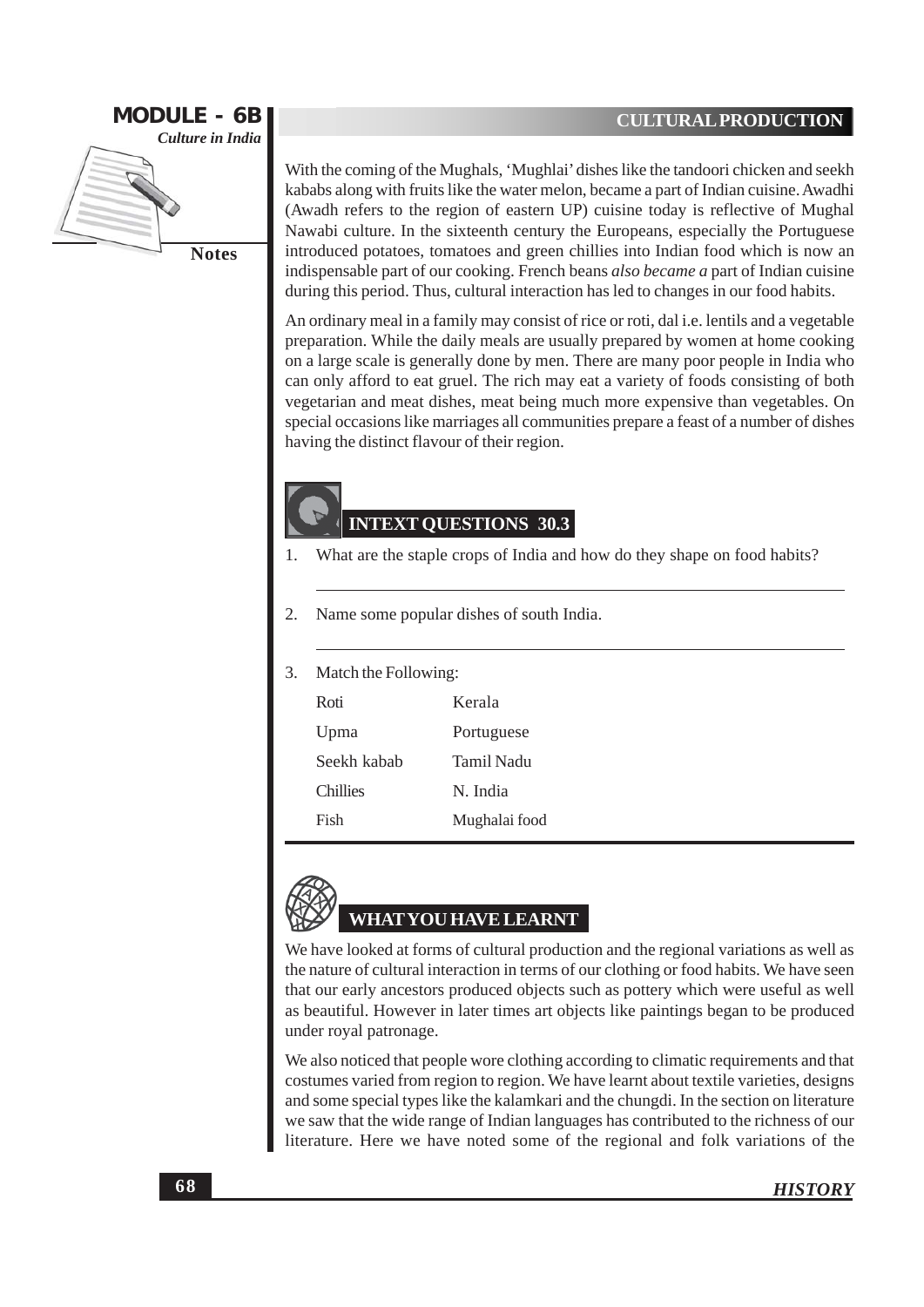Mahabharata. Finally we have studied the food habits of the different regions in India and the changes brought about through constant cultural interaction.

# **TERMINAL OUESTIONS**

- What do you know of the arts of Ajanta and Ellora? 1.
- How are today's film hoardings different from the paintings in illustrated manu- $2.$ scripts?
- Explain the significance of colours in traditional Indian textiles? 3.
- $\overline{4}$ . Briefly discuss some of the regional variations of the Mahabharata epic?
- 5. Describe the nature and variety of the regional cuisines in India?

## ANSWERS TO INTEXT QUESTIONS

#### Paintings:

- $a = t$ ,  $b = f$ ,  $c = f$  and  $d = t$ . 1.
- 2. Early cave paintings are to be found in the caves at Mirzapur and Banda in Uttar Pradesh, Bhimbetka and Singanpur in Madhya Pradesh the Mahadev hills of the Vindhya ranges and at Bellary in Karnataka.

#### **Textiles and Costumes**

1. Bandhini involves a process in which a yarn and sometimes cloth is tied and dyed.

Bandhini is produced in Gujarat and Rajashtan, ikat in Orissa and Chungdi in Madurai

- The term 'kalamkari' literally means working i.e. 'kari' with a pen, i.e. 'kalam'.  $2.$
- 3.  $a = t, b = f, c = f$  and  $d = t$ .
	- 1. The Vedas written in Sanskrit form a part of our religious literature.
	- 2. Bhima and Hidimba are worshipped in the region of Mandi and in Kinnaur
		- in Himachal Pradesh.
	- 3. Tulsidas wrote the Hindi version of the Ramayan and it is known as the

Ramcharitamanas.

#### The Culture of Food

- 1. The staple crops of India are rice and wheat. Rice is the predominant crop in south India and therefore south Indians are basically rice eaters. Since a lot of wheat is grown in north India wheat constitutes the staple food of the north.
- $2.$ Idli, dosa and upma are some popular dishes of the south Indian cuisine.
- 3. Answers to Match the following:

#### **HISTORY**